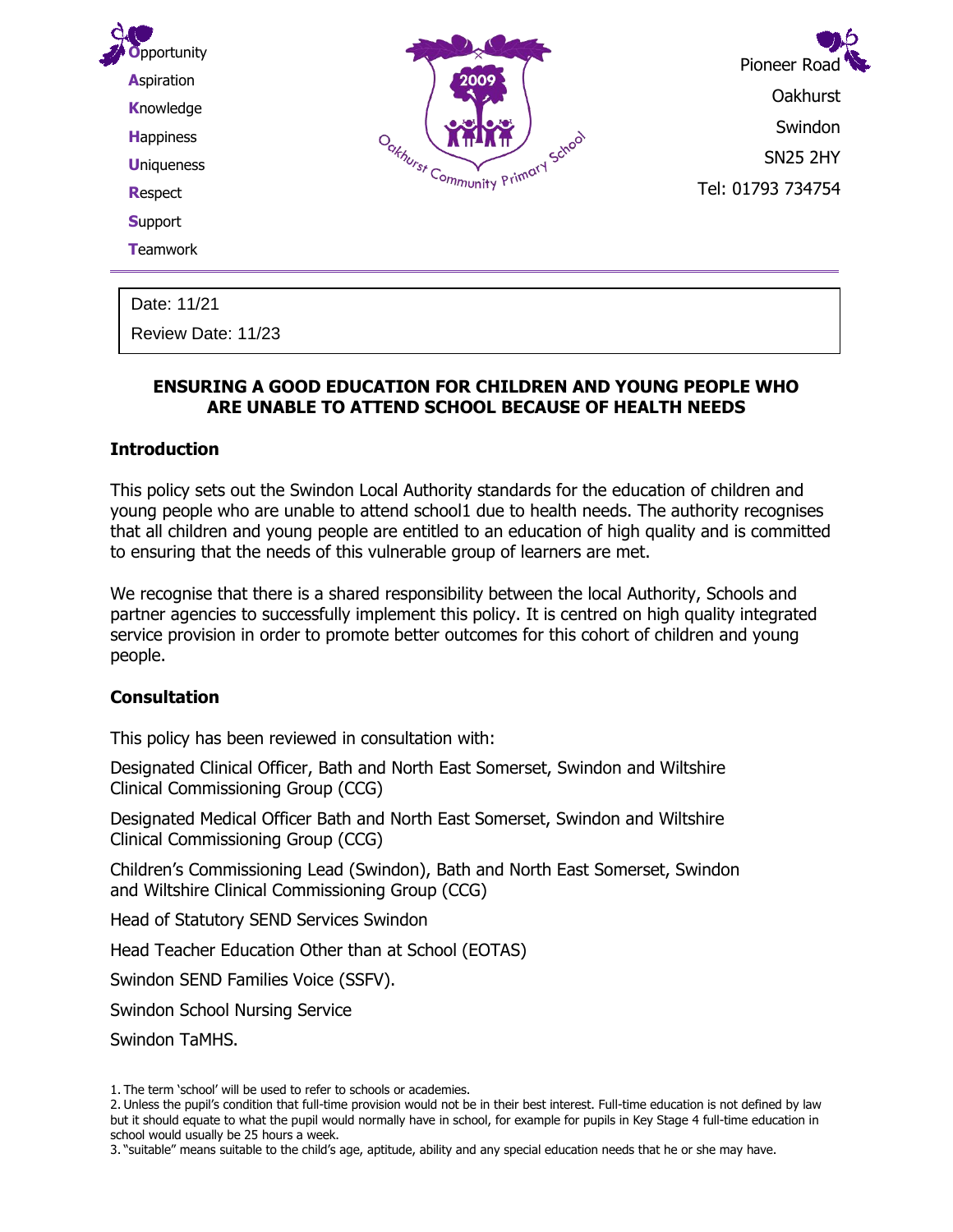### **The Statutory Framework**

In January 2013 the Department for Education, published statutory guidance entitled 'Ensuring a good education for children who cannot attend school because of health needs – Statutory Guidance for Local Authorities'. This replaced the previous guidance 'Access to Education for Children and Young People with Medical Needs' (2001).

The 2013 document provides comprehensive guidance to Local Authorities and related services. Roles and responsibilities, including those of the Local Authority and School, are outlined in detail. This policy should be read alongside this guidance and any future relevant guidance.

There is a requirement that each Local Authority publish a policy detailing standards, procedures and responsibilities for those pupils unable to attend school due to health medical needs.

In line with Section 19 of the Education Act 1996, a Local Authority has a duty to:

"make arrangements for the provision of suitable education at school or otherwise than at school for those children of compulsory school age who, by reason of illness, or otherwise, may not for any period, receive suitable education unless such arrangements are made for them."

This policy sets out the roles and responsibilities of the Local Authority, schools and the relevant alternative education service provider, Swindon Education other than at school (EOTAS).

DfE 2013 guidance Paragraph 5;

'The Government's policy intention, and therefore the driving force behind reforms in alternative provision, is that all children, regardless of their personal circumstance or education setting receive a good education. To make this possible, alternative provision should address a pupil's individual needs whether they be health related, behavioural related, or otherwise through an appropriately tailored approach. This should also include social and emotional needs, for example ensuring that pupils feel fully part of their school community, are able to stay in contact with classmates, and have access to the opportunities enjoyed by their peers. Alternative provision, and

the support framework which surrounds it, should enable a pupil to maintain academic progression and attainment, and allow them to thrive and prosper in the education system. This support framework should work cohesively across organisational boundaries and include a structured understanding and assessment of the needs of a pupil, and appropriate referral and re-integration that focuses on the pupil's interest and appropriate outcomes rather than processes. Local authorities, schools, providers, relevant agencies and parents should work together constructively in order to ensure the best outcomes for a pupil.'

### **Advice provided to schools regarding supporting children with medical needs in school.**

Bath, and North East Somerset, Swindon and Wiltshire Clinical Commissioning Group colleagues have issued guidance to all schools on supporting children with

<sup>1.</sup> The term 'school' will be used to refer to schools or academies.

<sup>2.</sup> Unless the pupil's condition that full-time provision would not be in their best interest. Full-time education is not defined by law but it should equate to what the pupil would normally have in school, for example for pupils in Key Stage 4 full-time education in school would usually be 25 hours a week.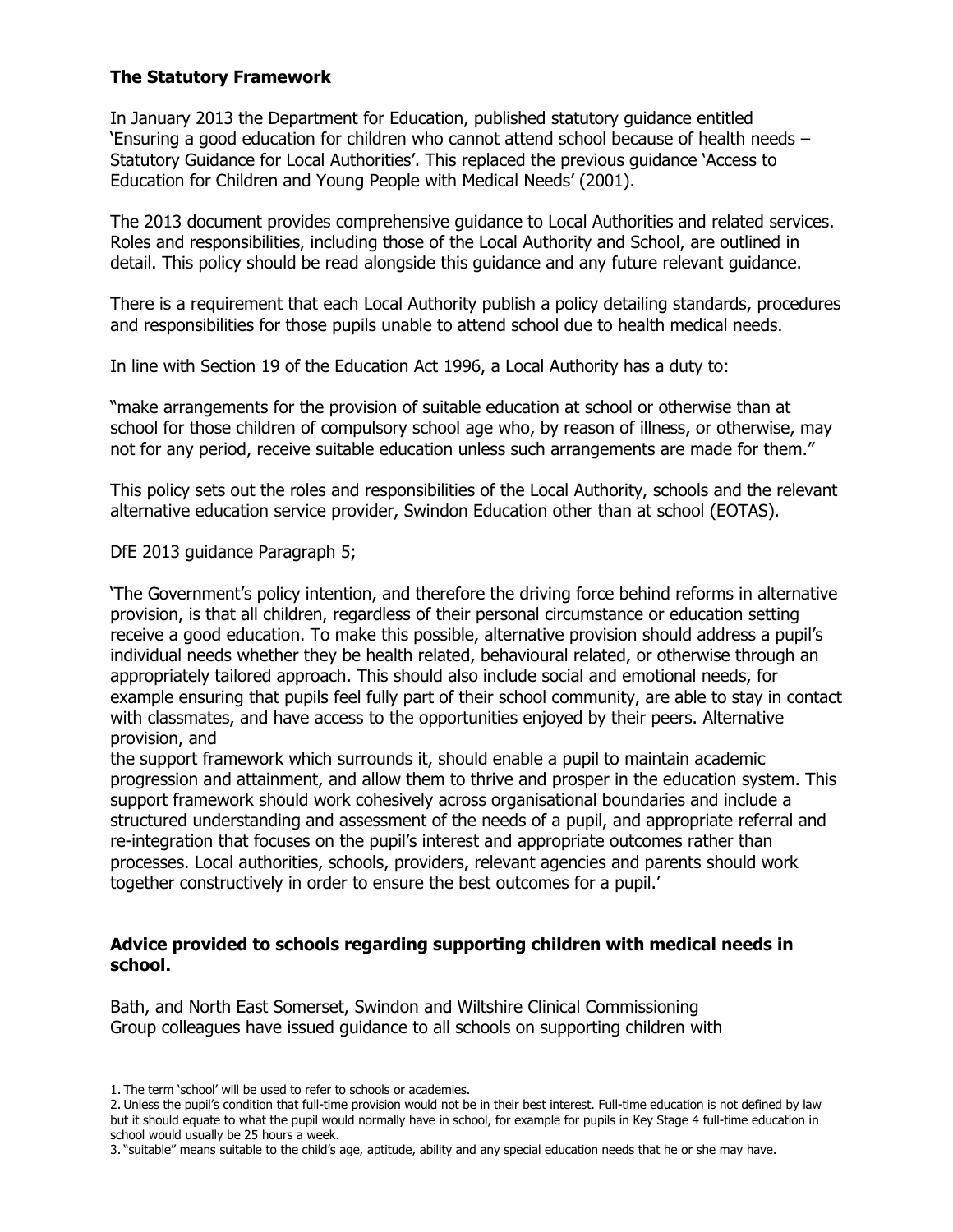medical needs in school. "guidance for supporting educational and community settings to meet the needs of children and young people with medical conditions."

https://bswccg.nhs.uk/docs-reports/policies-and-governance/1931-bsw-ccg- guidance-forsupporting-educational-and-community-settings-to-meet-the-needs-of- children-and-youngpeople-with-medical-conditions/file

# **Start of provision**

Swindon Local Authority is responsible for ensuring that pupils with health needs are not at home or in hospital for more than 15 working days without access to education; this may be consecutive or cumulative with the same medical condition. Effective liaison with medical professionals will ensure that there is a minimum of delay in starting appropriate support.

## **Number of hours of education**

Swindon Local Authority will arrange suitable full-time<sup>2</sup> education (or as much education as the child's health condition allows) for children of compulsory School age who, because of illness, would otherwise not receive suitable education.

## **Named Officer**

Swindon Local Authority is responsible for ensuring that there is a named senior officer with responsibility for the provision of education for children and young people who are unable to attend school due to medical needs. In this authority, the officers named are;

# **Head of SEND**

Head of Access and School Partnerships.

## **Objectives of the appropriate provider**

Education provision for pupils, who are physically ill, injured or who have clinically defined mental health problems is the responsibility of all schools and education services. Within Swindon provision is made through Education Other Than at School (EOTAS).

The aim of this provision is to:

- Minimise disruption to learning through continuity of education in the curriculum;
- Deliver an appropriate and personalised education of a high standard;
- Ensure pupils make good progress in their education and do not fall behind

their peers, particularly in key subjects;

- Successfully reintegrate pupils in to mainstream provision at the earliest opportunity when they are well enough to return.
- Ensure pupils are able to obtain qualifications as appropriate to their age and abilities;

• Pupils feel fully part of their school community and are able to stay in contact with classmates.

<sup>1.</sup> The term 'school' will be used to refer to schools or academies.

<sup>2.</sup> Unless the pupil's condition that full-time provision would not be in their best interest. Full-time education is not defined by law but it should equate to what the pupil would normally have in school, for example for pupils in Key Stage 4 full-time education in school would usually be 25 hours a week.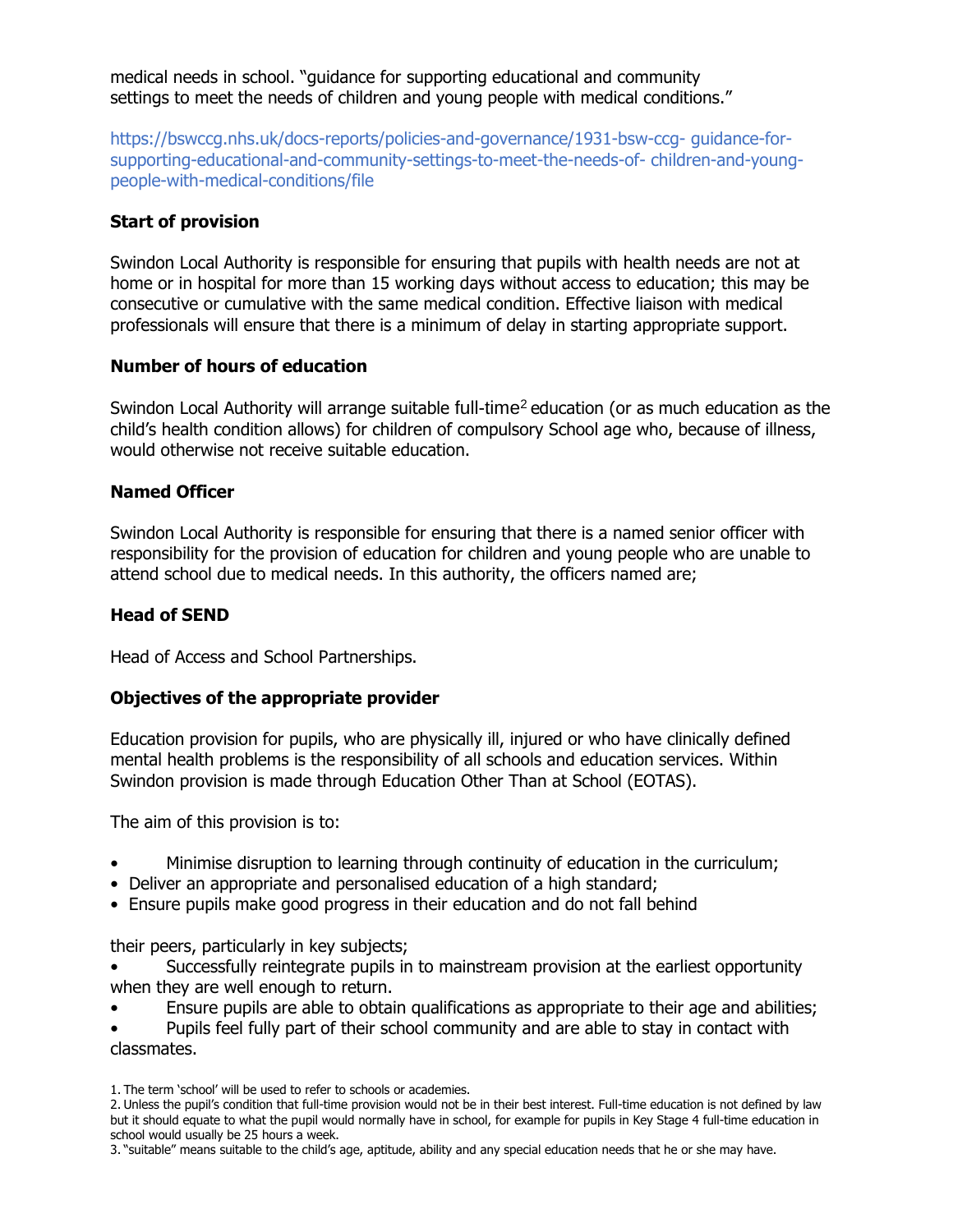### **Reintegration**

We recognise that, whenever possible, pupils should receive their education within their mainstream school and the aim of the provision will be to reintegrate pupils back in to mainstream education at the earliest opportunity as soon as they are well enough.

Arrangements for reintegration will be discussed with the school staff, and health professionals as required. Each child or young person will have a personalised reintegration plan.

DfE Guidance para 26;

"Where the absence is likely to be lengthy, the reintegration plan may only take shape nearer to the likely date of return, to avoid putting unsuitable pressure on an ill child in the early stages of their absence. While most children will want to return to their previous school routine at once, some will need gradual reintegration over a longer period."

### **The role of parents/carers**

DfE guidance para 20;

'The LA and/or the provider delivering the education should consult parents before teaching begins. Parents have an important role to play, whether their child is at home or in hospital. Parents and carers can provide useful information that can inform the teaching approach. In the case of a looked after child, the LA is responsible for safeguarding the child's welfare and education. Both the LA and primary carers (foster carers or residential social workers) would fulfil the parental role here and should be engaged. Children should also be involved in decisions from the start, with the ways in which they are engaged reflecting their age and maturity. This will help ensure that the right provision is offered and encourage the child's commitment to it.'

A parent/carer's role in the education and care of their children is vitally important. It is also important to recognise the role that foster carers and Social Workers have in caring for children and young people who are deemed to be Children Looked After.

It is important to acknowledge and respond to the voice of the child, making sure that parental and children's voices are heard, and that they are both involved in the decision-making processes and that communication remains continuously open and transparent at each stage with parents being consulted before teaching begins and being kept up-to-date and involved throughout the process.

### **The role of the school; assessment, referral and communication**

EOTAS staff will maintain good links with the child/young person's home school, and through regular reviewing, involve them in decisions concerning the education programme and pupil progress. This should also include social and emotional needs, for example: ensuring that learners feel fully part of their school community, are able to stay in contact with classmates, and have access to the opportunities enjoyed by their peers. EOTAS staff will maintain good

<sup>1.</sup> The term 'school' will be used to refer to schools or academies.

<sup>2.</sup> Unless the pupil's condition that full-time provision would not be in their best interest. Full-time education is not defined by law but it should equate to what the pupil would normally have in school, for example for pupils in Key Stage 4 full-time education in school would usually be 25 hours a week.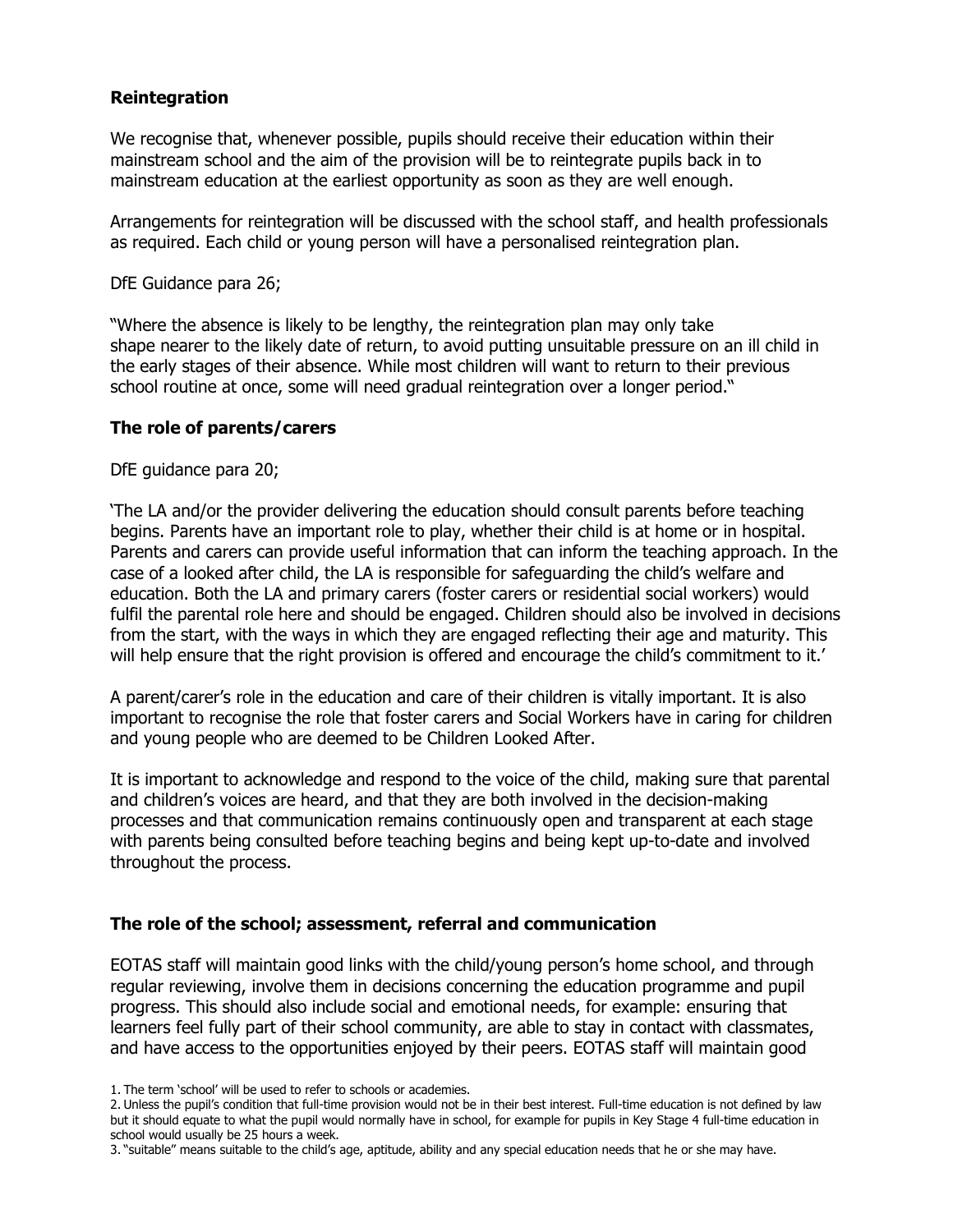links with relevant health professionals and follow clinical advice and guidance on supporting the child's medical needs in school and where necessary support or complete referrals to relevant services.

The school should be aware of its continuing role in the child/young person's education whilst they are not attending for example, through;

- Providing relevant assessment information,
- Supplying curriculum materials and books,
- Liaising with EOTAS staff over planning and examination course requirements where appropriate.

• Ensuring that there is a named teacher within school who can co-ordinate and support these links.

• Maintain regular contact with the young person so they feel a valued part of the school community

All pupils will remain on roll of their home school and the prime responsibility for their education lies with that school.

### **Referral process**

Referral to Swindon EOTAS is made through the website – www.eotas.org.uk A referral form is included under the 'home' tab and details on medical provision including useful advice for schools can be found under the 'info' tab.

### **Assessment of pupils needs**

As soon as educational support via EOTAS has been agreed, staff from the team supporting children with medical needs will be in touch with the school. School colleagues will be required to provide baseline assessment information and curriculum plans to inform the planning of educational provision. This information, along with advice from medical professionals, will ensure that the education provided is effectively matched to the child or young person's unique needs. Colleagues from EOTAS will then make direct contact with the family to arrange an interview to plan for a start date and to agree the provision to be put in place bespoke to the child/young person's medical condition.

Where specific medical evidence, such as that provided by a medical consultant, is not quickly available, consideration should be given to liaising with other medical professionals, such as the child's GP, and consider looking at other evidence to ensure minimal delay in arranging appropriate provision for the child.

With planned hospital admissions, the teacher who will be teaching the child should be provided with as much forewarning as possible, including the likely admission date and expected length of stay. This allows them to liaise with the child's school about the programme to be followed while the child is in hospital. A personal education plan should be set up which should ensure that the child's school, and the hospital school can work together.

<sup>1.</sup> The term 'school' will be used to refer to schools or academies.

<sup>2.</sup> Unless the pupil's condition that full-time provision would not be in their best interest. Full-time education is not defined by law but it should equate to what the pupil would normally have in school, for example for pupils in Key Stage 4 full-time education in school would usually be 25 hours a week.

<sup>3.</sup> "suitable" means suitable to the child's age, aptitude, ability and any special education needs that he or she may have.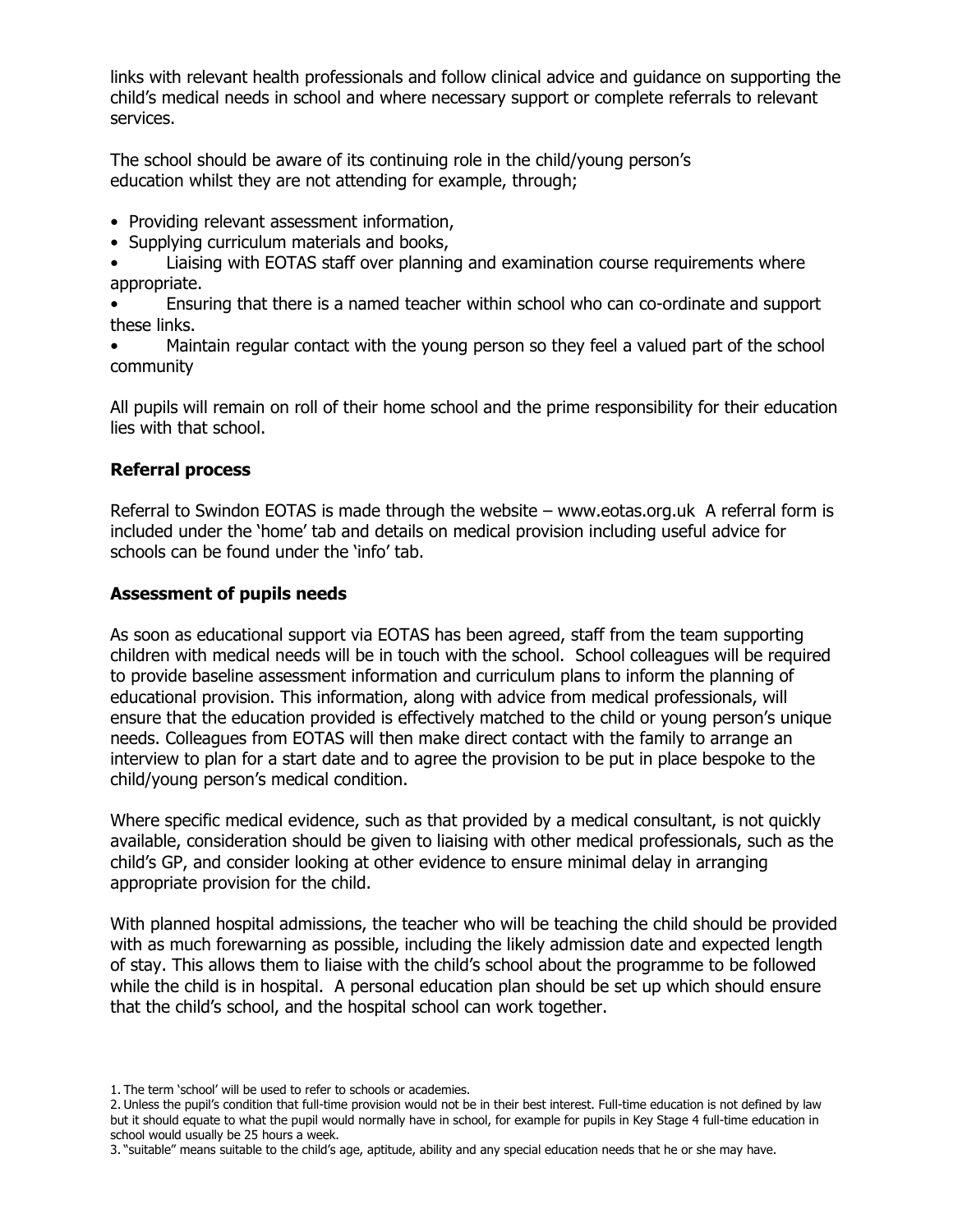In all cases, effective collaboration between all relevant services (LAs, CAMHS, NHS, schools and, where relevant, school nurses) is essential to delivering effective education for children with additional health needs. This applies whether the child is in hospital or at home. When a child is in hospital, liaison between hospital teaching staff, Riverside College – Hospital Education, Tuition and Outreach Service and the

child's school can ensure continuity of provision and consistency of curriculum. It can ensure that the school can make information available about the curriculum and work the child may miss, helping the child to keep up, rather than having to catch up.

#### M**ental health conditions which have not been 'clinically defined'**

There are occasions where a GP or another professional who is providing support to a family recommends that a pupil should perhaps not attend school due to their mental health. In such cases a mental health condition is not "clinically defined". Such situations need to be considered carefully and it is noted that in most cases colleagues working within specialist mental health services (TAMHS,

CAMHS) would recommend that where possible the pupil should attend school with

a support package. In most cases continuity and daily routine are better for the pupil's mental health.

### **Monitoring pupil progress**

A pupil's objectives and individual education plan will be prepared by EOTAS colleagues in consultation with the school and will be in writing. Progress will be regularly reviewed and monitored by all parties, including the learner and their parent/carers. Reports and reviews will be shared termly.

#### **Good quality provision and flexible to meet individual needs**

The education provided will be tailored to the learner's individual educational needs and the impact of their medical condition on their ability to access education. Use of baseline assessment information from the home school will inform individual educational plans, which will be suitable<sup>3</sup> and flexible enough to be appropriate to the learner's needs. The nature of the provision should also reflect the demands of what can be a changing or fluctuating medical condition.

Staff who provide education for children with health needs should be provided suitable training and information relating to the child's health condition, and the possible effect the condition and/or medication taken has on the child. This information should be included in the child's Individual Health Care Plan or Education Health Care Plan and informed by health professionals and take into consideration local and national guidance.

Schools are responsible for monitoring the quality of provision for the individual learner e.g. through regular reviewing. EOTAS will be quality assured through the Ofsted inspection process.

<sup>1.</sup> The term 'school' will be used to refer to schools or academies.

<sup>2.</sup> Unless the pupil's condition that full-time provision would not be in their best interest. Full-time education is not defined by law but it should equate to what the pupil would normally have in school, for example for pupils in Key Stage 4 full-time education in school would usually be 25 hours a week.

<sup>3.</sup> "suitable" means suitable to the child's age, aptitude, ability and any special education needs that he or she may have.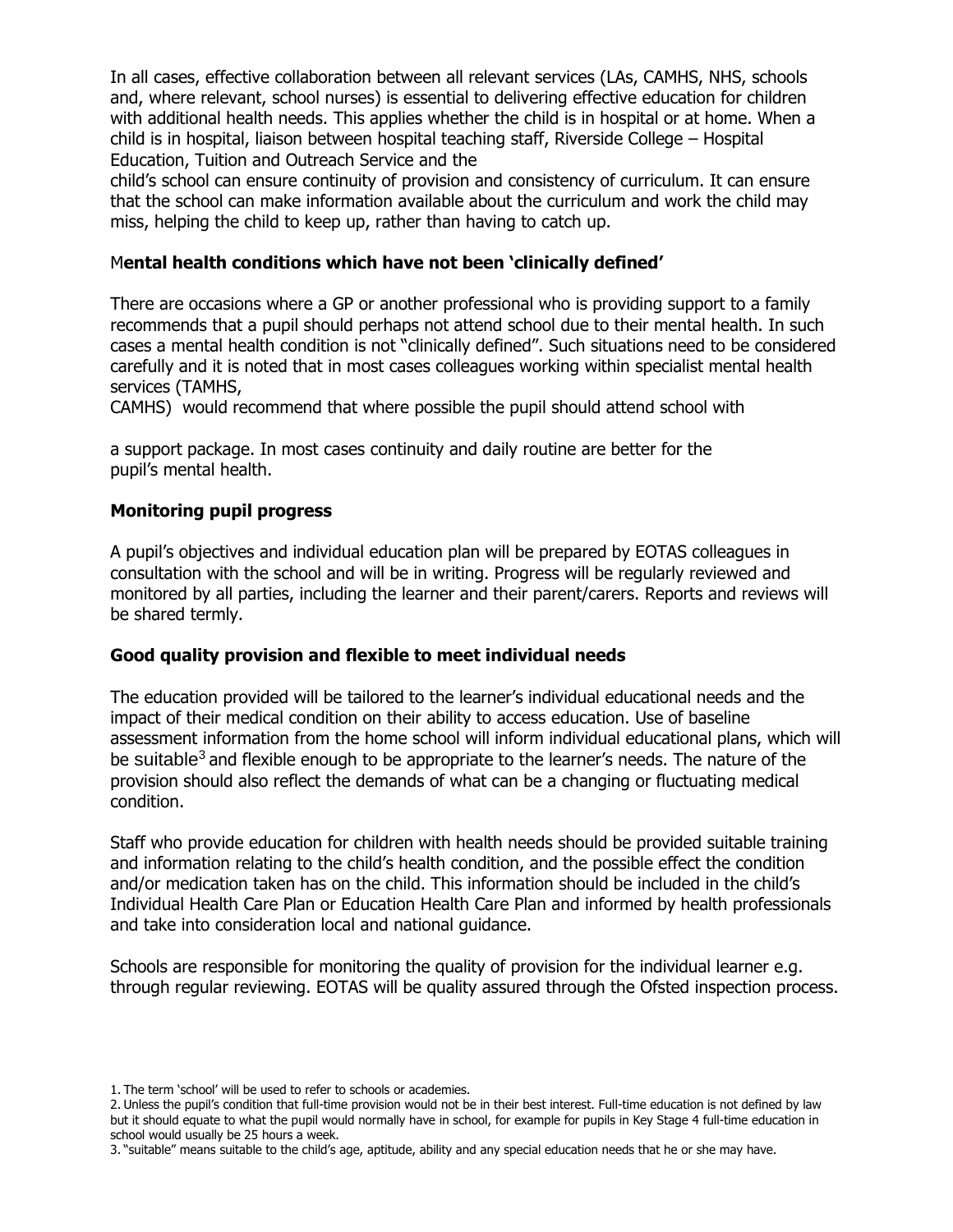### **Online learning tools**

Online learning tools can be used to support the learner's education. The learner should, where available, have access to ICT equipment and to their schools intranet and internet. The DfE states that the use of electronic media such as 'virtual classrooms' learning platforms and so on can provide access to a broader curriculum but this should generally be used to complement face to face education. It is noted that in some situations the child's needs may make it appropriate to use virtual education for a period of time.

Given the advances in technology and the most recent need for remote educational provision to be provided to many children It is important to consider how advances in technology may be used to support an individual child's circumstances. An example

of this is the consideration of the use of robot technology which is currently being trialled in Swindon.

### **Supporting Children with Special Educational Needs and Disabilities (SEND)**

DfE guidance;

Some complex and/or long-term health issues may be considered disabilities under equality legislation. This legislation provides that LAs must not discriminate against disabled children and are under a duty to eliminate discrimination, foster equality of opportunity for disabled children and foster good relations between disabled and non-disabled children. LAs should make reasonable adjustments to alleviate disadvantage faced by disabled children, and plan to increase disabled children's access to Pupil Referral Unit (PRU) premises and their curriculum

Swindon Local Authority has a written, publicly accessible policy statement on arrangements to comply with our legal duty towards children with additional health needs. The policy makes links with related colleagues and services in the area including The Designated Medical Officer/ Designated Clinical Officer, Special Educational Needs and Disability Service, Child and Adolescent Mental Health Services (CAMHS), Education Welfare Service, Educational Psychologists and School Nurses.

## **Children receiving palliative care**

Through careful planning and assessment to reflect the priorities of the child and family, children receiving palliative and end of life care can access the same educational opportunities out of school as any other child and continue to feel part of the school community. Each child's situation is unique and will be supported by a complex package of care provided by Great Western Hospital teams, Specialist Hospital teams, Primary Care and the third sector. The child's Specialist Nurse from Great Western Hospital Children's Outreach Nursing Service can provide professional advice reflecting both the child's changing medical condition and the values and views of the child and family in relation to an educational plan, and act as a point of contact for educational providers.'

<sup>1.</sup> The term 'school' will be used to refer to schools or academies.

<sup>2.</sup> Unless the pupil's condition that full-time provision would not be in their best interest. Full-time education is not defined by law but it should equate to what the pupil would normally have in school, for example for pupils in Key Stage 4 full-time education in school would usually be 25 hours a week.

<sup>3.</sup> "suitable" means suitable to the child's age, aptitude, ability and any special education needs that he or she may have.